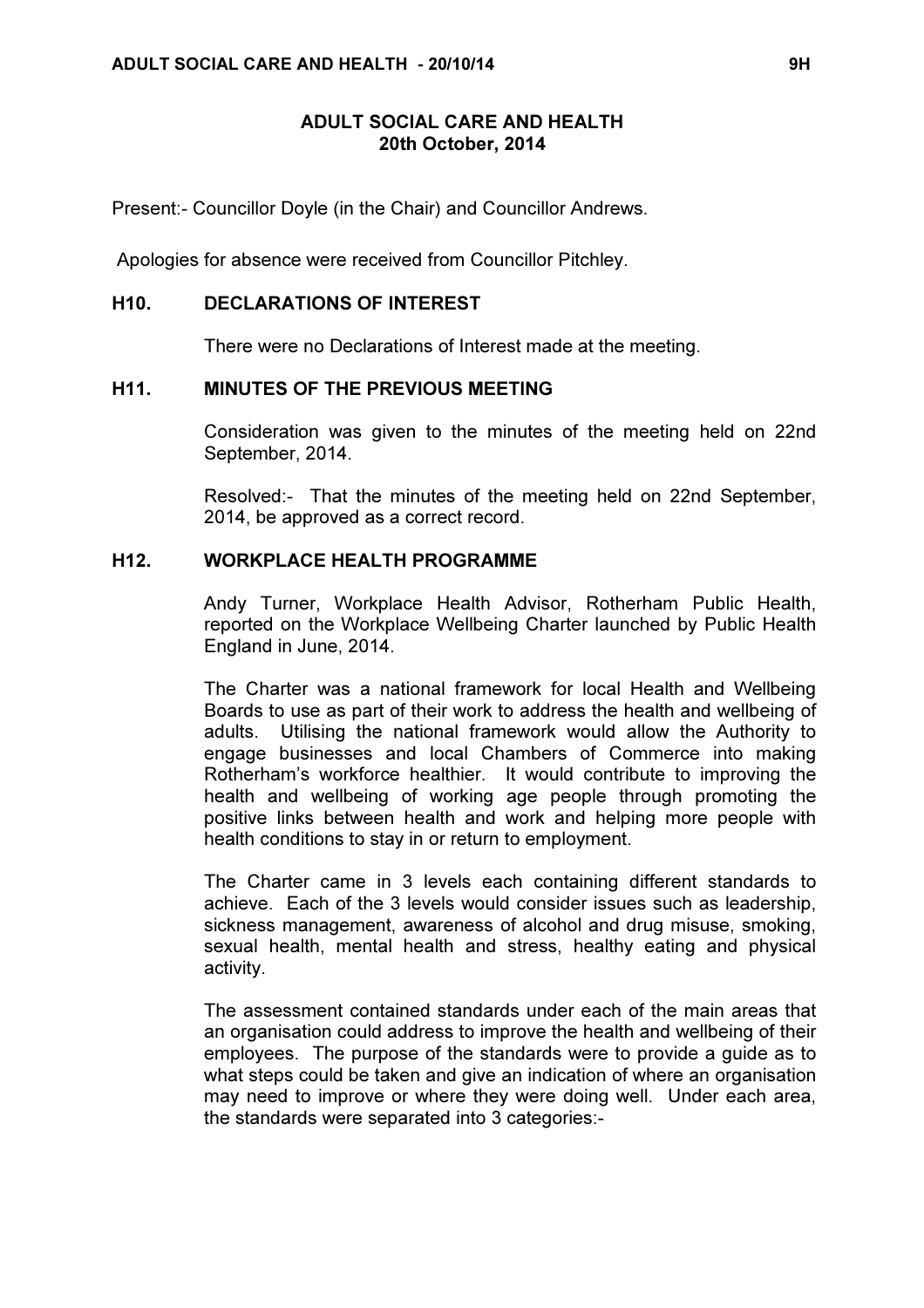Commitment – the organisation had addressed each area and provided employees with the tools to help themselves to improve their health and wellbeing

Achievement – having put the building blocks in place, steps were being taken to actively encourage employees to improve their lifestyle and some basic interventions were in place to identify serious health issues

Excellence – not only was the information easily accessible and well publicised, but the leadership of the organisation was fully engaged

The categories were there to provide a general overview as to how an organisation was performing in each area.

The Charter assessments would be delivered by Rotherham Occupational Health Advisory Service as well as support for participating businesses. Early engagement would focus on supporting small/medium enterprises and businesses furthest from achieving the standards.

Discussion ensued on the report with the following issues raised/clarified:-

- − Initial discussions with the Council's Human Resources regarding the Council's approach
- − The risks associated with the initiative were the failure of businesses signing up to the Charter
- Support would be given in the employee's actual workplace at their convenience

Resolved:- (1) That Cabinet be requested to recommend to Council the adoption of the Workplace Wellbeing Charter.

(2) That Rotherham employers be supported in delivering the Workplace Wellbeing Charter as part of the Rotherham Public Health Workplace Health Service.

(3) That the report be referred to the Health and Wellbeing Board.

# H13. ROTHERHAM REGIONAL INDEPENDENT PEER PERFORMANCE ASSESSMENT 2014 - ADULT SOCIAL CARE OUTCOMES FRAMEWORK

 Scott Clayton, Performance Improvement Officer, presented the outcome of the above Assessment which was carried out by the Association of Directors of Adult Social Services Standards and Performance Officers as part of the Yorkshire and Humberside Sector Led Improvement Model.

It was Rotherham's third independent assessment and clearly demonstrated a positive picture of Rotherham's direction of travel. It also illustrated how Rotherham compared with others in the region and its statistical neighbourhoods, the areas of strengths and areas for further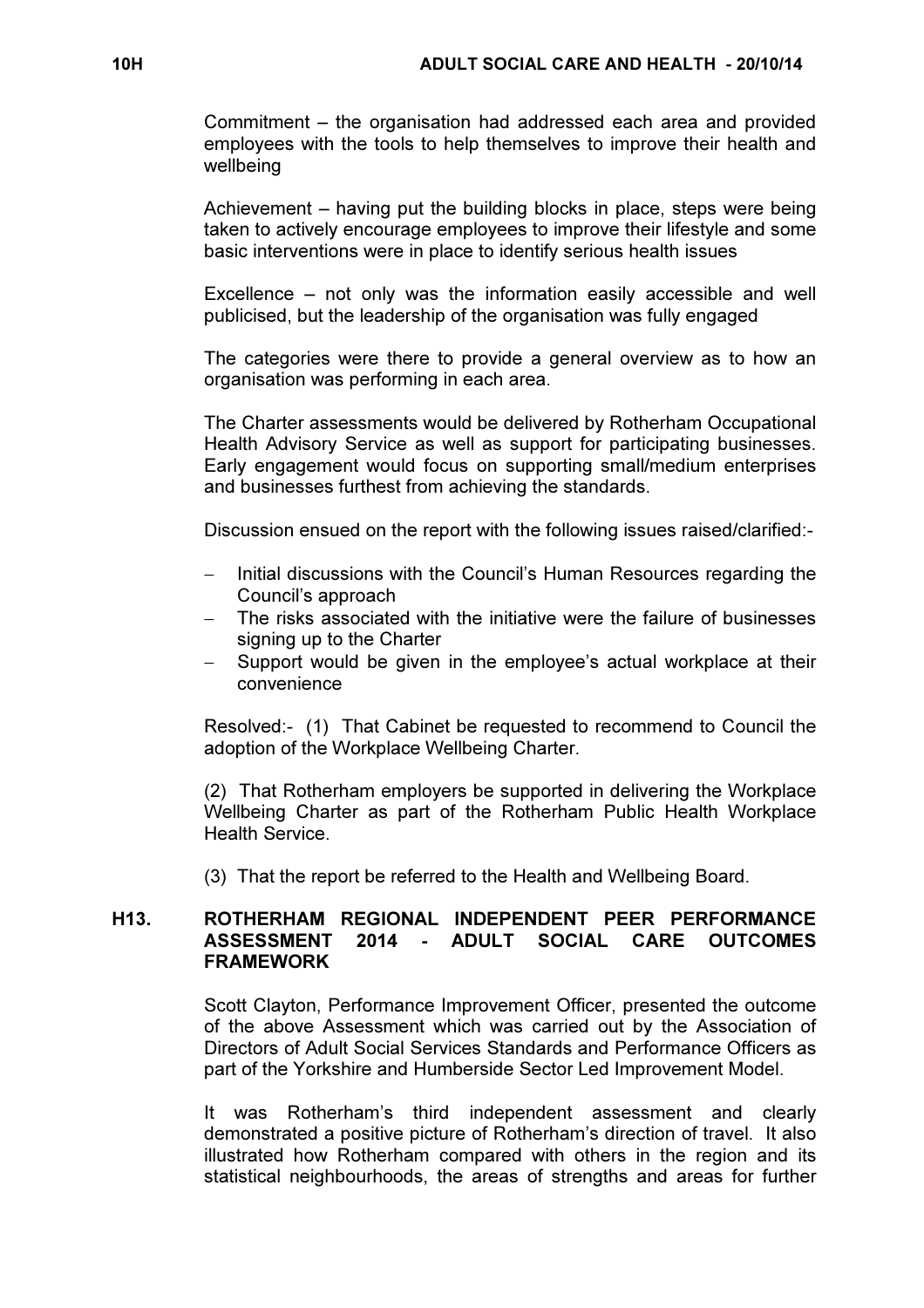investigation. Rotherham had improved in 14 out of 18 national Adult Social Care Outcomes Framework (ASCOF) measures over the last 12 months and 16 over the last 2 years.

It was noted that the continuing budget pressures and drivers for efficiencies may have a negative impact on future performance; each efficiency proposal would set out the impact for customers and performance. The Care Bill set out a number of new requirements over the next 2 years and guidance was still being developed, however, the implementation may impact on performance.

The current issues regarding Child Sexual Exploitation and the Alexis Jay report may have a negative impact on the 2014/15 service user and carer surveys perception measures.

Discussion took place on the results with the following clarification/issues raised:-

- − Performance Officers linked in with RDaSH with regard to the reporting of statistics e.g. mental health employment as well as the wider operational team to discuss what could/what was being done. However, it needed to be broader that just 1 organisation
- − The Indicator as reported in the ASCOF only dealt with those 'higher needs' service users supported under the "Care Programme Approach" who were in paid employment. Additional support taking place that was not 'countable' within the ASCOF measure was not reflected.
- 15 Yorkshire and Humber authorities were part of the ASCOF rankings reflected in the report
- There had been engagement with Health colleagues, both at the hospital, CCG and RDaSH with regard to delayed transfers. Rotherham was still in the top 25% of all Councils but there had been a deterioration in performance. However, discussions had taken place and ascertained that RDaSH believed they were underreporting in an area

Resolved:- (1) That the report and the positive picture for Rotherham and the plans to address areas for further investigation be noted.

(2) That quarterly updates be submitted together with the performance monitoring reports.

# H14. THE GATE NEW REGISTRATIONS- SCREENING PILOT PROPOSAL

 Dr. John Radford, Director of Public Health, presented details of a proposed 2 year pilot scheme to provide an initial health assessment for vulnerable communities who had not yet registered with a GP.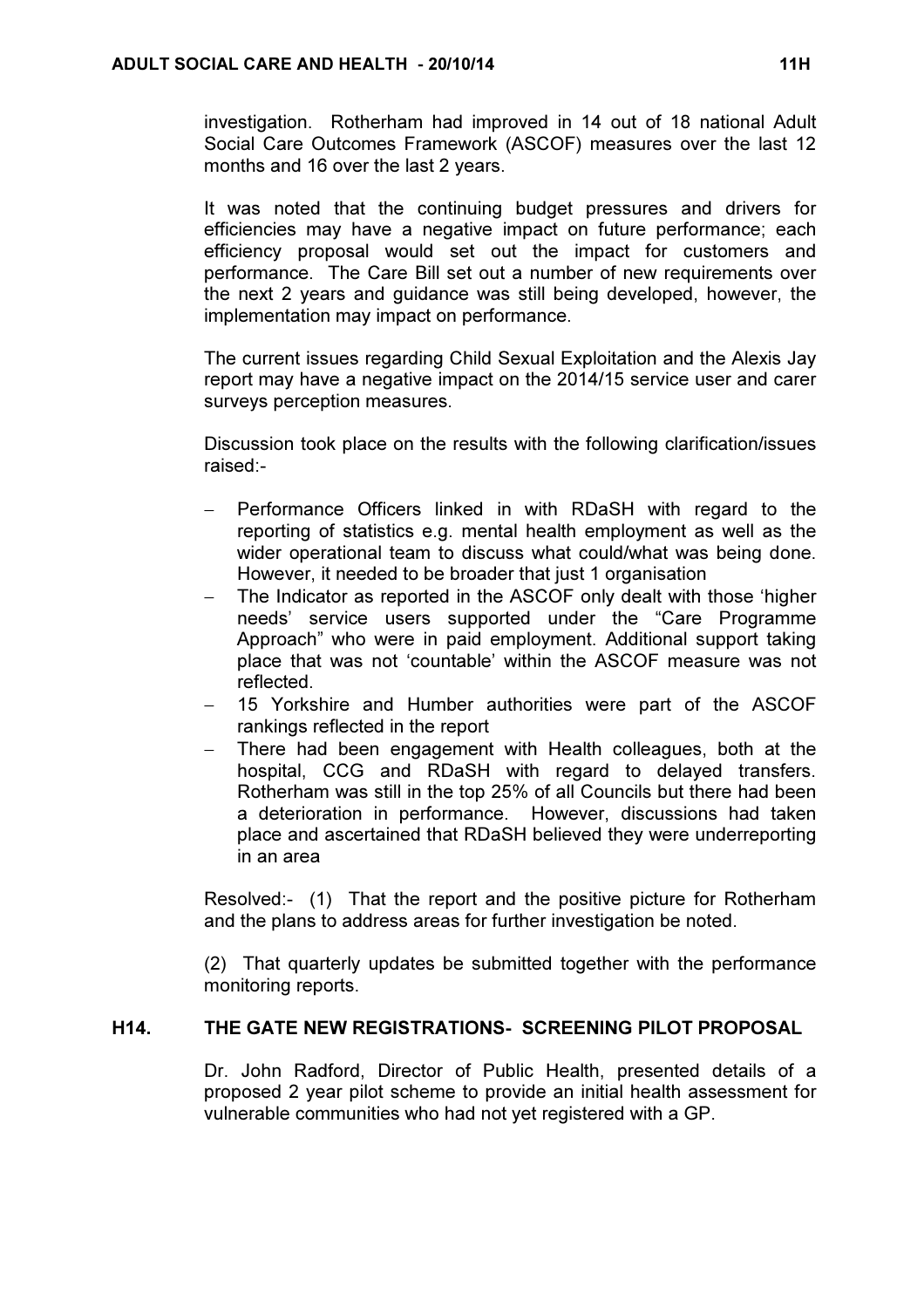The Gate Surgery specialised in supporting those who had difficulty accessing mainstream Health and Social Care Services. The Service would work flexibly and proactively across a range of complex and interlinked issues affecting adults and families at greater risk of or experiencing poor health, substance misuses, risk of neglect or sexual exploitation. It was essential that a clear health and safeguarding framework was development for assessment of the population group concerned and a strategy in place to limit the spread of infections and protect the most vulnerable from harm.

The proposed assessment would cover:-

- Identifying and reporting any safeguarding and social issues (including but not limited to language and learning needs/disability, risk of domestic abuse)
- − Collecting a general medical history
- Baseline observations (height, weight, waist circumference, blood pressure, baseline bloods as required, children's growth pattern initial observation)
- Hentification and treatment of any existing long term conditions requiring ongoing medication
- Bringing childhood immunisations/vaccinations up to UK schedule
- Risk assessment and testing as necessary for blood borne viruses (Hepatitis B, Hepatitis C, HIV), Syphilis and Gonorrhoea
- Tuberculosis testing was required
- Rubella susceptibility testing
- − Identifying cervical cytology history/needs
- − Contraception/LARC was required
- − Onward referral to health services (e.g. health visiting and dental health services) and other support (English language lessons, living in the community training) as necessary
- − Onward referral to Social Services as appropriate
- Introducing the new arrival to the different health services in Rotherham and appropriate use of them

If the individual had not registered with a GP already, a list of practices near their home would be provided. Confirmation of the assessment and a report would be given to the individual to pass to the general practice where they wanted to register.

Resolved:- (1) That the establishment of a 2 year screening pilot for people not registered with a GP be approved for those who registered at the Gate Surgery.

(2) That the funding of the pilot from non-recurrent savings in the ringfenced Public Health monies be approved.

(3) That a 6 monthly progress report be submitted to the Cabinet **Member**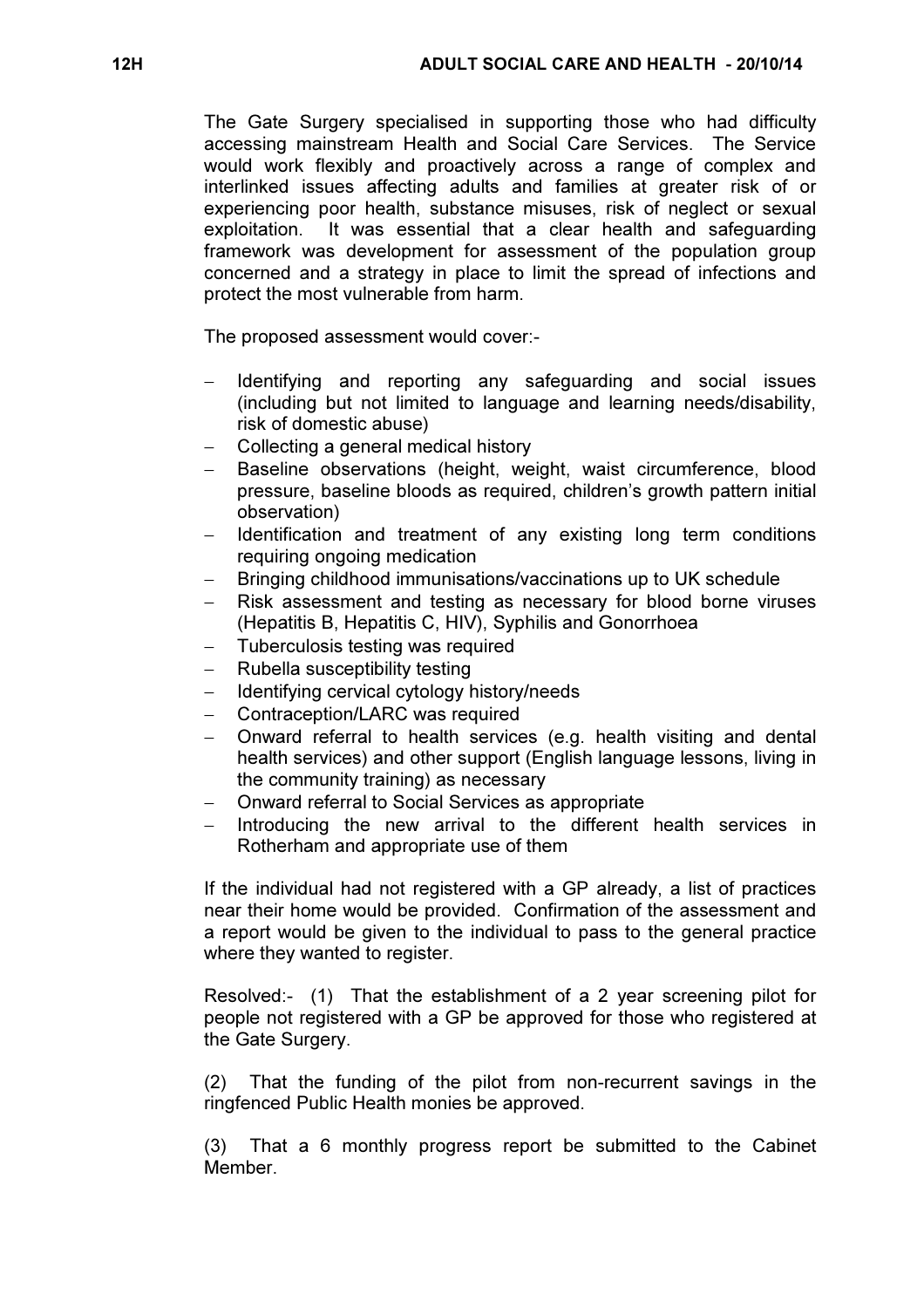(4) That the report be referred to the Health and Wellbeing Board for information.

### H15. SUPPORTING PEOPLE FLOATING SUPPORT SERVICES COMMISSIONING INTENTIONS

 Claire Smith, Operational Commissioner, submitted a report regarding the 14 floating support services contracts which would be coming to an end on 31<sup>st</sup> March, 2015.

The Services had previously been commissioned through a competitive tender process in 2010/11 and commenced on  $1<sup>st</sup>$  April, 2011 for 3 years with the option to extend for a further year subject to performance and quality.

The current overall cost of the 14 floating support services was £1,368,000 with a capacity of 2,033 at any one time.

Since 2011 the Supporting People Team had worked closely with Service providers to continue to make efficiencies as a requirement of the annual budget matrix exercise contributing to the Council's overall deficit. As at 1<sup>st</sup> April, 2014, a further £303,000 savings had been made across the 14 floating support services.

Commissioning activity to re-tender the floating support service had been suspended in order to ensure that provision reflected the Council's requirements to consider all options for effective, efficient, value for money services that were strategically relevant and only met the needs of the most vulnerable. In July, 2014, the Supporting People Programme was presented under the internal budget challenge process and proposals made to ensure that Council's directives were achieved as well as ensuring services were not duplicated and promoted prevention and early intervention.

The timescales for this piece of work would be approximately 12 months to facilitate a successful conclusion.

Concern was expressed that this had not been raised earlier and included as part of the 2015/16 budget process. It was noted that discussions would take place to ensure that a timetable was in place to coincide with the budget setting processes for commissioning of services.

Resolved:- (1) That an extension of the current floating support contracts be approved for a period of 6 months from 1<sup>st</sup> April, 2015, to 30<sup>th</sup> September, 2015, in order to meet the commissioning actions required.

(2) That a commissioning timetable be drawn up which would run parallel with the Council's budget setting process to avoid any further extension of contracts where possible.